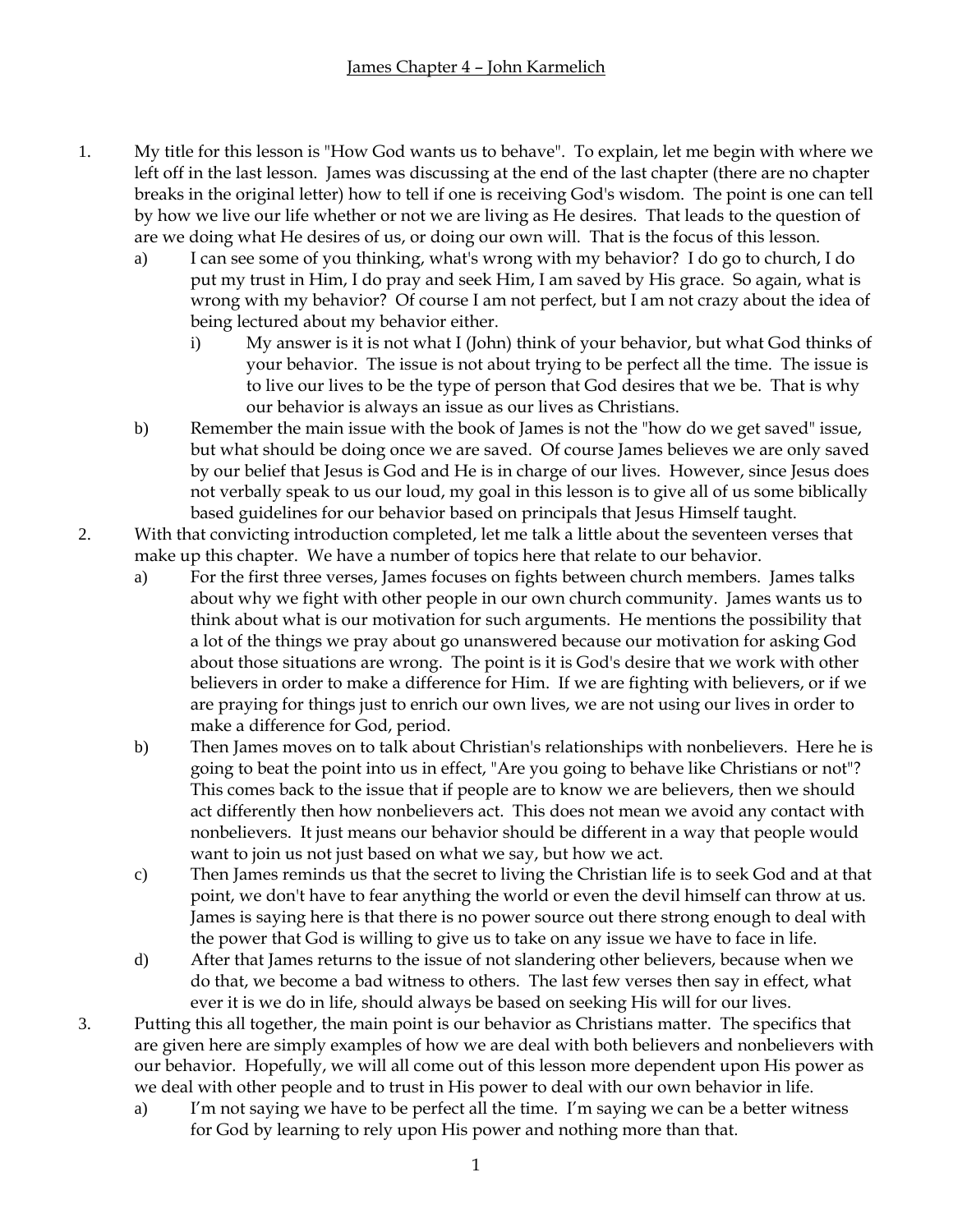- 4. With that convicting introduction stated, we are ready for Verse 1: What causes fights and quarrels among you? Don't they come from your desires that battle within you?
	- a) The first thing to say here is the issue is not about fights with our neighbors or those we can't stand. This is about arguments among believers. James point is because we put our own needs as priority over others, we argue because we want our way done in a situation.
	- b) A few weeks ago, I was involved in such a situation that could have been handled much better, if everyone involved including myself cared about the lives of others as priority over their own lives. I am still dealing with the damage caused by this problem. Without getting into the specifics, let's just say Verse 1 did convict me of my behavior.
	- c) OK John, too bad for you. © However, I'm not arguing with anyone right now. Why should I care about any of this stuff? Probably to keep in mind that arguments do occur within our own church assemblies. Our job as Christians is not to fix other people. It is to show love to others and help others draw closer to Him. It is also not to resolve problems that we are not personally involved in. If we witness such an argument, we should pray for that situation to be resolved peacefully where God is glorified by their lives.
	- d) There is an old expression that Christians tend to organize their firing squads in circles. The point is we spend a lot of time airing out our dirty laundry in public ways such as on the internet as opposed to just talking amongst those that are involved in the situation. The question is, are we showing love to others by publicly airing out our problems?
	- e) Think of this verse in relevance to the last few. In the last few verses of Chapter 3, James taught us how to tell when we are receiving God's wisdom. To remind us where we left off in the last lesson, James main point is that if we need God's wisdom in order to make a decision, God gives us that wisdom just by asking. That leads to the question, since God does not verbally speak to us, how do we know if the decisions we make are God based?
		- i) The answer was a detailed list of "indicators" that our decisions are God based.
		- ii) The point as it relates to Verse 1 of Chapter 4 is in effect, "here is the danger of not asking for God's wisdom in the first place". The result of ignoring God is that we tend to fight amongst each other as we all want things done our way.
	- f) I read a cute illustration by Jon Curson (whose own lessons on James will be listed in my list of sources in the next lesson). It is about the wives of two pastors who were talking to each other. Both wives were also busy sewing their husband's torn pants. The first wife was complaining about how their church has all sorts of problems and her husband was struggling to deal with those problems. The second wife said they had problems too, but God was giving her husband the wisdom to deal with those issues. The first woman was busy sewing a tear on the rear of the pants where her husband sat. The second wife was busy sewing a tear around both knee areas as her husband wore out that area because he spent a lot of time praying about his situations.
		- i) The point of this illustration is that one person spent a lot of time seeking God for help to deal with problems while the other person sat a lot and just listened to the problems without seeking His help to deal with them in the first place.
		- ii) Am I saying all of our problems will just magically go away if we pray about them hard enough? What I have discovered is time in prayer helps my perspective to deal with the issues of the moment. That is my point as it relates to this first verse: The way we can avoid fights amongst believers is to try to see those issues of the moment from His perspective.
	- g) James is saying that without God guiding our lives, our natural desires to want to control things our way, do surface. That is why we argue not only, say with family or those close to us, but also with those in church settings as well. When we desire that things be done only our way is when arguments and fights break out. The solution to any issue is always to bring the issue to God in prayer and watch Him work give us the wisdom to work out our problems His way and on His timing.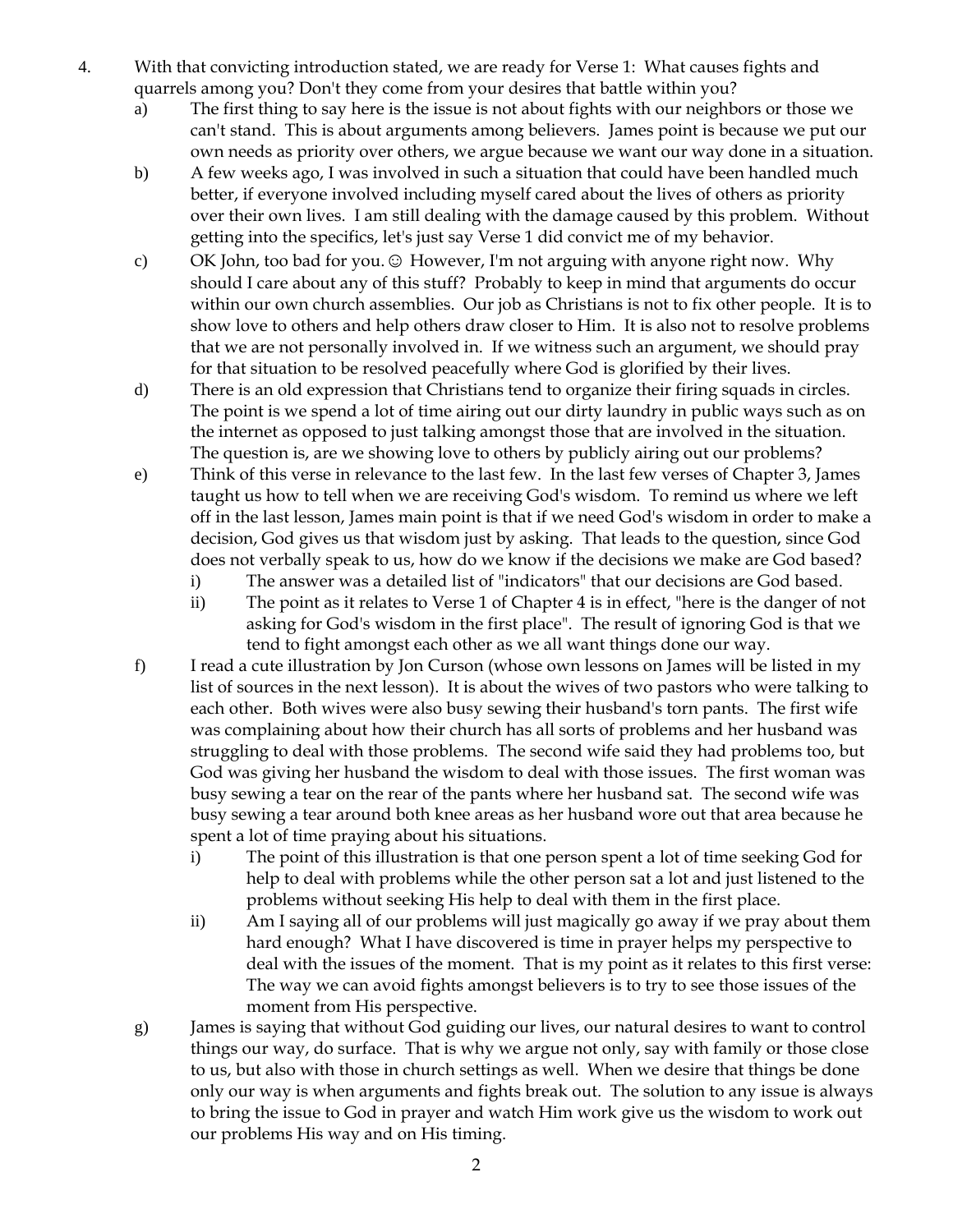- 5. Verse 2: You want something but don't get it. You kill and covet, but you cannot have what you want. You quarrel and fight. You do not have, because you do not ask God. <sup>3</sup> When you ask, you do not receive, because you ask with wrong motives, that you may spend what you get on your pleasures.
	- a) I would describe these verses as follows: Without putting God in the middle of any given situation, things go from bad to worse. Even when we do try pray about how to deal with a problem, we often pray for our will to get done and not His. That is why the issue of the moment does not get resolved because we want our will done and not His.
	- b) What popped in my head are some arguments I get in with my young daughter. I would pray in effect for her to see things my way, and things don't get better. That is because I am not seeking His will, but my own. When I let go of a situation and try to let God's will be done for that moment, it is amazing how much better things get in our relationship.
	- c) One thing I considered about these verses is how literal was James when he wrote them. Did people literally kill each other in church over arguments? I doubt that was the case in most situations. However, public debate and desire for things done our way is a common problem that has existed throughout history.
		- i) One can read these verses not about literally killing people, but about killing ideas by saying, "we are not going to do that, whether you like it or not". I can still recall many years ago about a gifted bible teacher friend. He was told he could not teach at our church anymore, because he was getting too popular and that was affecting the ministry work of other people in that church.
		- ii) There is an old expression that Christians often build "Holy Spirit flood control channels" because they want God to work a specific way in their church, and not just letting God work. I am convinced to this day that the teacher who was asked to leave was being ordained by God to make a difference. Others were concerned that his ministry would affect donations that could go to other church causes.
		- iii) I bring up that bit of ancient history as it reminded me of these verses. Did people from my old church "kill and covet"? Not that they wanted that teacher dead, but only that his ministry go away so that others there could continue to do what they wanted to do their own way. In hindsight, it was obvious that people were trying to build those "flood control channels" in order for God to work their way. I find that God never blessed that type of channel and that is James' point here.
	- d) With that speech out of my system, let me now return to these verses. The point here is that James is worried about Christians desiring to do things even within church settings out of their self-centered motivations and not let God be in charge. I don't think believe murder was on James' mind, as much as it was the outcome of letting our own desires go unchecked. Even when one prays when angry, the problem is instead of giving that anger to God, we pray for our will to get done through that prayer. I know I have been guilty of doing that myself at times when I am angry.
		- i) Remember what prayer is, getting our will aligned with His will. We don't know what is His will so it is ok to make requests to Him. At the same time, we have to always remember to let go of a situation and remember that He is in charge. Often I need to let out my desires before God before I can let those desires go.
		- ii) There is nothing wrong with telling God what we are thinking. The key is to learn to let go of those desires once we are done praying about it. I believe James' point about prayer is that we just blurt out what it is we want to accomplish expecting God to solve things our way. The secret is to learn to let go of our will so that His will can be done in any given situation.
		- iii) Remember that goal is resolution to the problem of the moment. The mistake I see way too often is people saying, line up behind me and the problem is over. James wants us to let go of our desires so God's will does get done in any situation.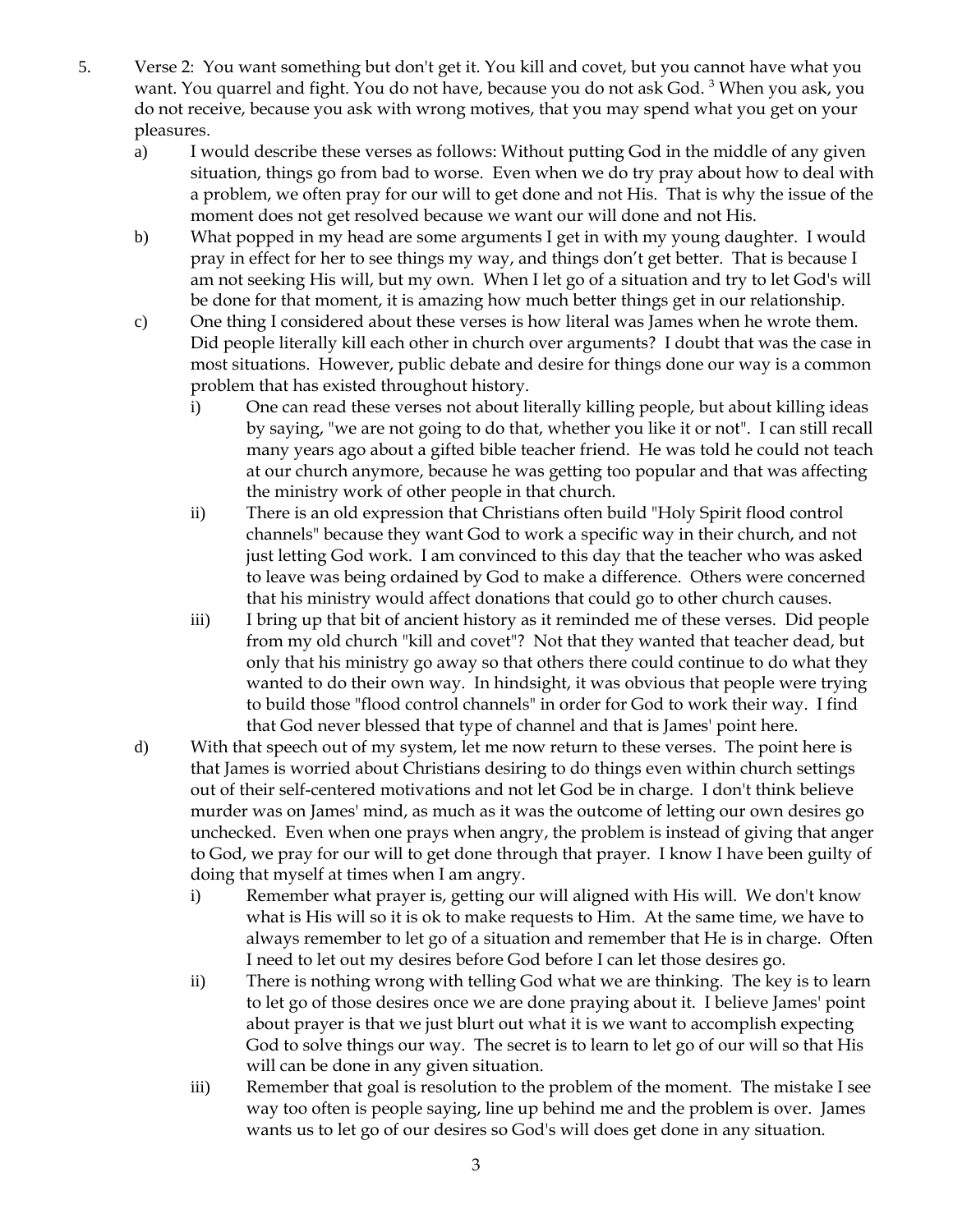- e) This leads to another point about these verses. James also brings up the issue of money and praying to God. Way too often, I have seen people try to spend their way out of a problem or wrongly think that just because they have money to spend on an issue, that means God is solving that problem through that spending.
	- i) James is implying that when ask God for financial solutions to problems, we make the mistake of spending what we do earn on our own pleasures and not use that money as God desires. So does that mean I can never use my earnings for say a vacation with my family? Of course not. Again, the issue is always about having the desire to do God's will at any given moment. Sometimes it is His will to use part of our earnings to help our local church or community. Sometimes it is for a even a bigger picture such as a national or international ministry. Sometimes it is just for spending time with those close to us such as our own family.
	- ii) The underlying issue is not how we spend our money, but the questions of are we seeking God with the resources He has blessed us with? The way I look at it, is the concept that I never want to give based on guilt. I want to give to Christian causes because I believe that is God's desire for me for that moment in time.
	- iii) I've always held the view that God is not broke. If God wants money or resources for a particular project it will be done. If I believe that God is pulling on my heart to give to a specific project, He usually makes it obvious to me. I want to give as I can't stand not doing it. This comes back to the idea that we give the same way we use our time. God wants to be in charge of what we value. That includes our time and our money. We should want to use the most valuable thing God gives us, our time to make a difference for Him. We should also want to use the other valuable things God gives us, which includes our resources to make a difference for Him.
	- iv) Does that mean I give to everyone who asks? No. Does that mean I automatically give just to my church? No. For those who don't know this, one cannot out give God, period. That doesn't mean one has to give more than one can afford as then He is obligated to give us that money back. It just means that when we learn to trust Him with our resources by giving Him part of what we do earn, He does in His own way and His own timing, bless our lives and provide for our future.
- f) Let's step back and look at the big picture here. James main concern is that if we do say that we believe that Jesus is God and desire that He be in charge of our lives, then our actions should follow that belief in Him. James is focusing on the mistakes we can make when we fail to trust in Jesus as being in charge of our lives. Those mistakes include the idea of desiring our will and not His will. Those mistakes also include the idea of praying with the wrong motivation and even spending money with the wrong motivation.
	- i) I (John) am not here to fix all of our individual problems. I am not big enough to handle my own problems let alone anyone else's problems. However, I do believe in a God that is big enough to care about each of our lives individually. He cares how we interact with others and yes, even how we spend our money. The point is God wants to be in charge of each and every aspect of our lives.
	- ii) James is saying there would be a lot less fighting in our lives and within our own church settings and our family situations, if we just trust Him to lead us through whatever it is we have to deal with.
	- iii) Again, James explains in the last part of Chapter 3 how to tell if the decisions we get are God based or not. The short version of that list is that if the solution leads to peace in our relationships not only with God but with other people. It is when we desire to put our own interest first, is when we end up coveting (desiring what is not ours to begin with), praying with the wrong motivation and even murder in the sense of wanting our will done and not His will in any given situation.
	- iv) OK, enough guilt here. Time to move on to the next set of verses.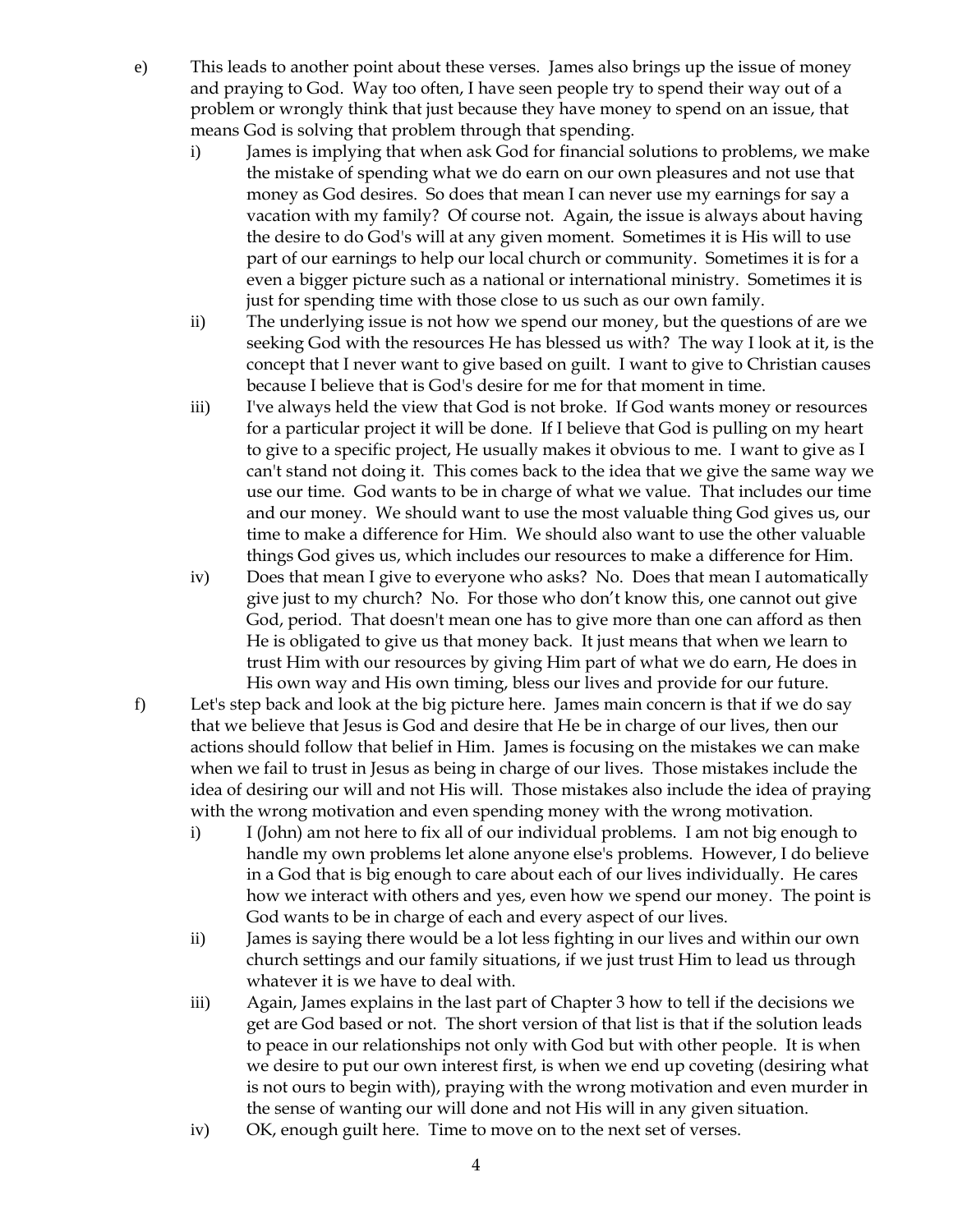- 6. Verse 4: You adulterous people, don't you know that friendship with the world is hatred toward God? Anyone who chooses to be a friend of the world becomes an enemy of God.
	- a) To explain this verse, first I need to define a few words and terms: First let me explain what James means by "adulterous". This is not about having an affair on one's spouse. It is about in effect having an affair upon God. In the bible the words adultery and idolatry are considered interchangeable words.
		- i) Think about it logically: To commit adultery is about cheating on one's spouse. To commit idolatry is about cheating on our relationship with God.
		- ii) When James accuses his readers of adultery he is not necessarily saying they are cheating on their spouses. He is saying in a colorful way that when we choose to live in a non-Christian way, we are in effect having a relationship with someone other than God.
		- iii) It may help to explain this concept a different way. Christians are nicknamed "the bride of Christ" as implied based on Revelation 22:17. The point is if we give our lives to Jesus, we in effect become married to Him as then we desire that He be in charge of our lives.
			- a) Even in Judaism there is a view that Jewish people are the "bride of God" in the sense that they belong to Him and they should do what He desires.
	- b) That leads to my second point: What does James mean by the world? In other words, what does James mean when he says that to be a friend of the world means that we are enemies of God? To state the obvious, we can still care about those close to us who are not saved, so that is not the issue.
		- i) Think of the world as anything and everything that can draw us away from worshipping God Himself. This comes back to desiring things for our lives that are not His will. It is much more than turning to other religions. It is about doing things that we instinctively know are not pleasing to Him.
			- a) If we are not sure whether or not a certain activity is pleasing to God, it is a simple matter of praying it through. I am convinced that God is more than willing to make it obvious to us at any given time if what we are doing is, or is not, His will for our lives for that moment. Often the answers to that question are simply to watch the results of what we are trying to do.
			- b) To put it another way, God loves us way too much to leave us alone. If we spend too much time doing things that are not His will, He usually makes it obvious to us His way and on His timing.
	- c) All of that lecturing does lead me back to this verse. Once we understand what James means by the term "adulterous" (turning from God) and the term "the world" (which is turning from things that are not pleasing to God) the verse becomes more obvious.
		- i) James' point is that God desires that close relationship with Him and He desires that we do turn back to Him in those times when we do turn away from Him.
		- ii) Let me also add the point that God never gives up on us. God never accepts the excuse that we have sinned too much to turn back to Him. He always desires that we turn back to Him no matter what we have done with our lives. We may have to live with the damage done. At the same time, God is saying to us, the best way for us to live out our lives is with Him guiding us as to just how to live it. That is James' point not only in this verse, but in effect in the whole book.
- 7. Verse 5: Or do you think Scripture says without reason that the spirit he caused to live in us envies intensely? <sup>6</sup> But he gives us more grace. That is why Scripture says: "God opposes the proud but gives grace to the humble."
	- a) The first thing I want us to notice here is the word "Scripture" in Verse 5. Verse 6 seems to quote somewhere else in the bible that says, "God opposes the proud but gives grace to the humble." The problem is one cannot find that verse anywhere else in the bible.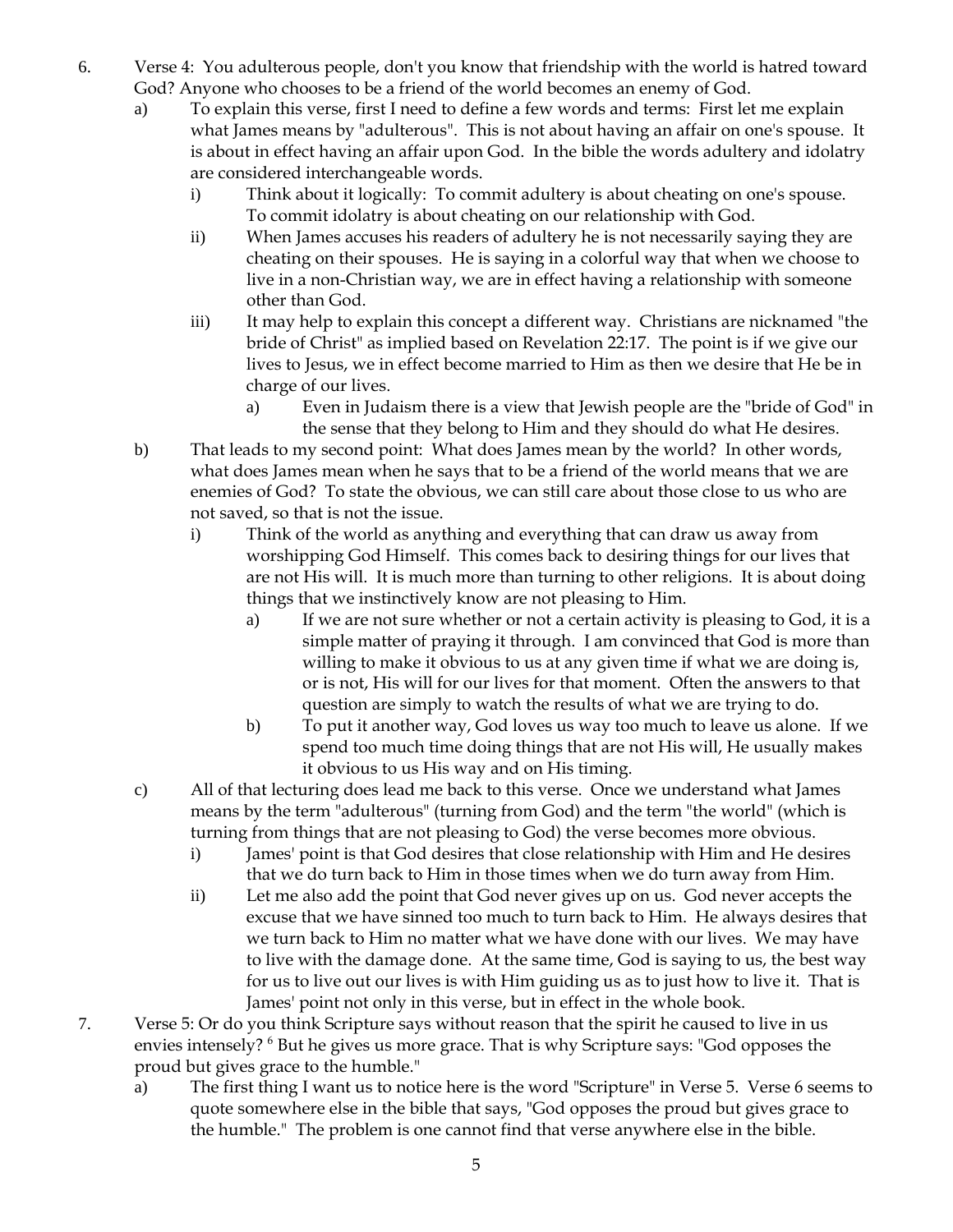- b) So did James misspeak when he called that quote Scripture? That has been a classical debate among scholars for two millenniums. The closest one can find to James quoting the bible is in Proverbs 3:34 where the second line says God gives grace to the humble.
	- i) I believe James point is that even though he is not quoting the bible directly, he is giving a principal that is taught throughout the bible.
	- ii) The idea of pride is trusting in oneself and not God to guide one through life. One can find lots of negative references to pride throughout the bible. The point here is that even though it is a stretch to find a direct quote of the principal that James is stating here, one can make a good biblical argument that God does not care for when people have a lot of self-pride (as opposed to trusting Him) and at the same time God helps those who humble themselves before Him to trust in Him.
- c) OK, now that we have our definitions set, what is the point of this verse? Remember the secret to reading any bible verse is always to look at in context of the surrounding verses. In the previous verse, James was saying that we as people and even as believers do argue a lot because we want our own way and we don't put the needs of others before our own needs. James is then saying here that the way to end that bad habit is to humble ourselves before God in order to seek His will in any given situation and not our own will.
	- i) Let me talk for a quick moment about humbling ourselves before God. I think it is a lot more than say our standing or sitting position when we pray. It is the idea of sincerely praying for God to be in charge of our lives. The idea of humility before God is when we focus on the fact of who He is and who we are. It is realizing not only that He is real, but that He is in charge of our lives and wants to guide us.
- d) Assuming we do humble ourselves in prayer, what is the point of doing that? Notice the verse says God gives grace to the humble. The idea of grace is getting something positive that we don't deserve. It is like receiving a wonderful gift for no special occasion.
	- i) I am reminded of a time when Paul was complaining about some problem that he had. When Paul complained to God about whatever was bothering him, God's response was in effect, "My grace is sufficient". That is from 2nd Corinthians 12:9.
	- ii) Paul's point and I believe James point is not that say, we should not avoid a doctor when we get sick. The point is that God loves us too much to ever leave us alone. When we humble ourselves before Him, He promises that He will guide and help us through whatever problem we are dealing with at that moment. That is what both James and Paul mean by God's grace.
	- iii) I remember many years ago, a friend of mine whose daughter had to live with a lifelong disease. My friend taught a bible study class on how to depend upon His grace. I know it helped him and his family as they dealt with that issue.
	- iv) My point here is simply that humbling ourselves before God does help. It usually does not make our problems instantly go away, but what He does do is give us the right perspective to deal with what we have to deal with and teach us how to rely upon God's wisdom to deal with our problems.
	- v) Meanwhile, back to James.
- 8. Verse 7: Submit yourselves, then, to God. Resist the devil, and he will flee from you.
	- a) I'll make this one quick. When we mess up, we can blame ourselves, the world around us or the devil himself. Since we can't always know what were the underlying reasons why we messed up all we can do is to seek His help to get us through that situation. The point to remember here is that we are not powerful enough to deal with Satan. That is why the bible teaches that if we seek God, Satan and his minions have to flee from us.
		- i) The short version is that God's power is greater than Satan's power.
	- b) Time for a reminder of Satan's goal. He can't take away our salvation, but he does try to make us a bad witness for Jesus. Satan's main concern is delaying Jesus' return as long as possible in order to extend his time on earth.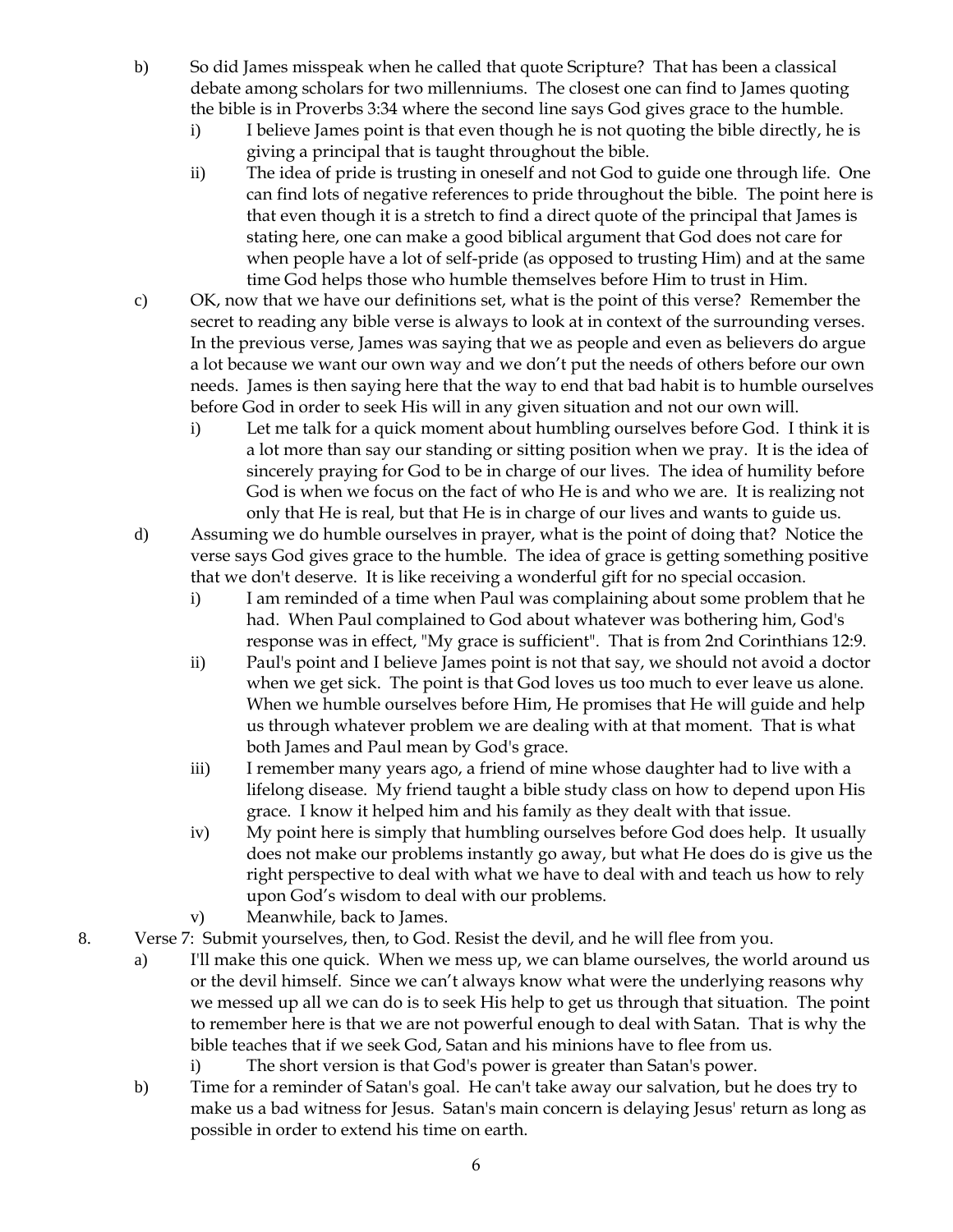- c) The point as it relates to this verse is that we need not fear the devil if we are humbling ourselves before God and regularly seeking Him to guide our lives.
- d) Remember the illustration I gave earlier about two women who were busy sewing tears in their husband's pants? The pair of pants torn around the seat belonged to a man who was complaining about how difficult his life was. The pair of pants torn around the knees was the one where he prayed so much about his situation it tore his pants. Remember that the one who was mending those pants was saying how good their life was.
	- i) I would argue that both sets of people had the same amount of problems. It was only own pant owner that did spend a lot of time in prayer that did receive His grace to help him have the right perspective to deal with life's problems.
	- ii) The point as it relates to this verse is simply that we don't have to fear the source of whoever is behind whatever problems we have to face. God is far greater than whatever Satan can throw at us and give us the proper perspective and His grace in order to deal with that situation.
	- iii) On that happy note, let us move on again.
- 9. Verse 8: Come near to God and he will come near to you. Wash your hands, you sinners, and purify your hearts, you double-minded. <sup>9</sup> Grieve, mourn and wail. Change your laughter to mourning and your joy to gloom. <sup>10</sup> Humble yourselves before the Lord, and he will lift you up.
	- a) I stated earlier the importance of always reading bible verses in the context of the verses that surround them. Let me explain by using Verse 9 as an example. That verse tells us to grieve, mourn and wail and change our laughter into gloom. Does that verse imply that we are never to be happy or have joy in our life? Of course not. James is not saying that we are to walk around gloomy all day. That is why one always has to read bible verses in context of the surrounding verses.
	- b) The issue of the moment is about humbling ourselves before God. James point is when we just laugh about our sins as if they are no big deal is when we need to seek God with a humble attitude. The point is God does not change, but we need to. When we do mess up like the early verses of this chapter imply, we need to seek God in effect with a broken heart as if to say, we messed up and we realize it now.
	- c) So is this some sort of specific time thing? Do these verses imply that if we mess up and we do have to humbly seek God, we have to say grieve and mourn for exactly say twenty minutes or 10 hours and then God forgives us? No. God forgives us the first moment we are willing to realize we were wrong and He was right. The point of spending some time grieving about our sins is about helping us to realize how much we need Him in order to guide our lives.
		- i) With that said, how long do we grieve? The answer is as long as it takes for us to realize how much we messed up and need Him to guide our lives. Think of the amount of time needed to remind ourselves that He is in charge of our lives and we are not. Does that mean our problems go away if we pray like that? Doubt it. What does happen is God gives us the wisdom to deal with what we have to deal with and the proper perspective about the issue.
		- ii) In summary, spending some time grieving about our sins is good for our soul, but it is not an every moment command to be down all the time.
	- d) With that said, let me come back to these verses. I've already discussed the fact that we can come to God anytime not only for confession of sin but just to get wisdom from Him. For example, notice the "washing your hands" reference. I don't believe James is being literal here. Let's face it we can't be clean from sin by washing our hands. For a religious Jew, washing one's hands is a symbolic gesture of cleansing from sin.
		- i) Remember James' issue here is about speaking with a "me first" attitude. The idea of change here is when we mess up the secret is to repent of that sin and even to make the effort to realize we had the wrong attitude about how we have acted.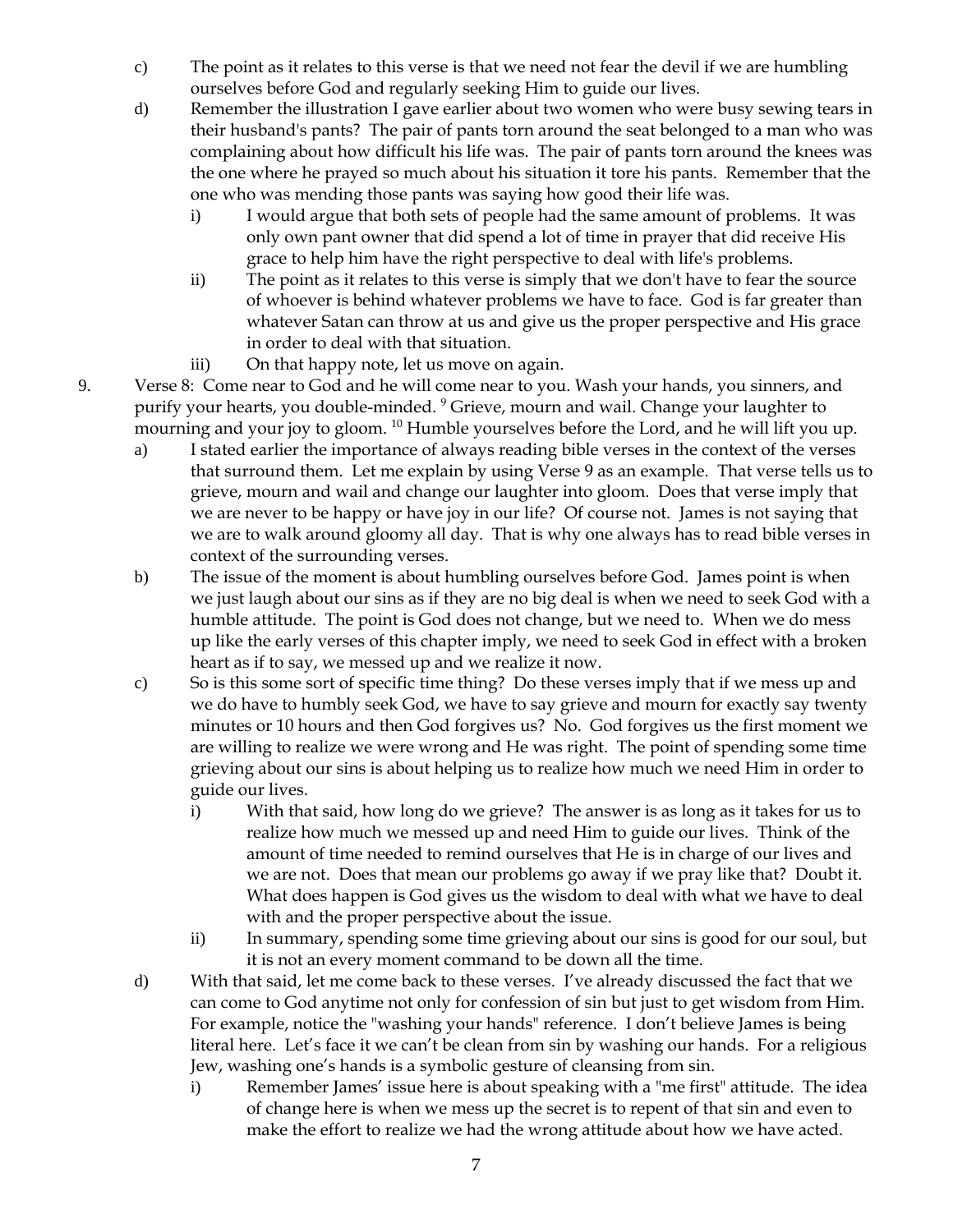- 10. Verse 11: Brothers, do not slander one another. Anyone who speaks against his brother or judges him speaks against the law and judges it. When you judge the law, you are not keeping it, but sitting in judgment on it.  $^{12}$  There is only one Lawgiver and Judge, the one who is able to save and destroy. But you--who are you to judge your neighbor?
	- a) Just in case you didn't believe me when I said the issue of the moment is still about when we say the wrong thing to Christians, the next verse comes along to make my case.
	- b) Before I get into a discussion of the Jewish law, which is the main focus of these verses, let us start with the first sentence in Verse 11, "Brothers don't slander one another".
		- i) Let's be honest, it is always tempting to chew out someone else. We see someone else do something that we think is wrong and our first inclination is to make them aware of what they have done.
		- ii) Remember what slander is: Making a false accusation against someone. I recall a recent exchange between a woman from my church and my wife. The last thing that this woman heard about my wife was a slanderous accusation. I remember how the first thing that woman did was give my wife a big hug and say how much she hoped things have improved since that incident took place. I bring this up just because I believe this woman reacted well to that false accusation. That is a great example of showing love as God intended and not showing any slander.
		- iii) My point is we are at are greatest weakness when it comes to slander when we do hear stories about others and want to jump in and get involved. The problem is that we want to fix things that God does not intend us to fix.
		- iv) One of the greatest lessons I have had to learn in my own marriage is to resist the urge to fix my wife. Most of the time when my wife wants to tell me something, it is not a case where she wants me to fix it, but just to listen. If she actually wants my advice on something, she will say so. I'm saying all of this because I believe I am like most men, who want to fix things. When she does something that I do not agree with, I've had to learn the hard way to just keep quiet. In other words, it is about giving a situation to God and not trying to fix the issue myself.
		- v) The reason I am going on and on about the danger of "slander", it is because I have seen so much damage caused by it. This comes back my opening point of the last lesson where I said I am convinced there is more damage done in our churches by gossip, which includes slander than any other sin I can think of.
		- vi) My goal is not to make us all feel guilty about situations when we have said the wrong things. My goal is to help each of us realize to see situations from God's perspective and not our own. God's perspective is in effect, "See that person over there? I love them far more than you may care about them. You just show them love and let me deal with any changes I want to their lives".
			- a) It is always important to add the cases where for example, a person who is physically threatening someone with a weapon, is the exception to the rule, and not the case I am focusing upon here.
	- c) All of that leads me into a hopefully, quick discussion about the Old Testament law and the issue of committing slander against other people. The idea here is if we tell someone that they are wrong in that situation, in effect we are becoming a judge in their situation.
		- i) I believe James point is simply that when a problem occurs, we resist the urge to go fix that problem and let God deal with their hearts. A few weeks ago, a good friend from my church who is also one of the elders there came over to our home to discuss a problem with my wife and I were having at church. He didn't force his way in, but simply asked if he could talk to us about the situation. We agreed and prayed our way through it. This elder has a wonderful gift of counseling and his advice was helpful to us both. That is a proper way to deal with a problem as opposed to just blurting out our opinion on any given situation.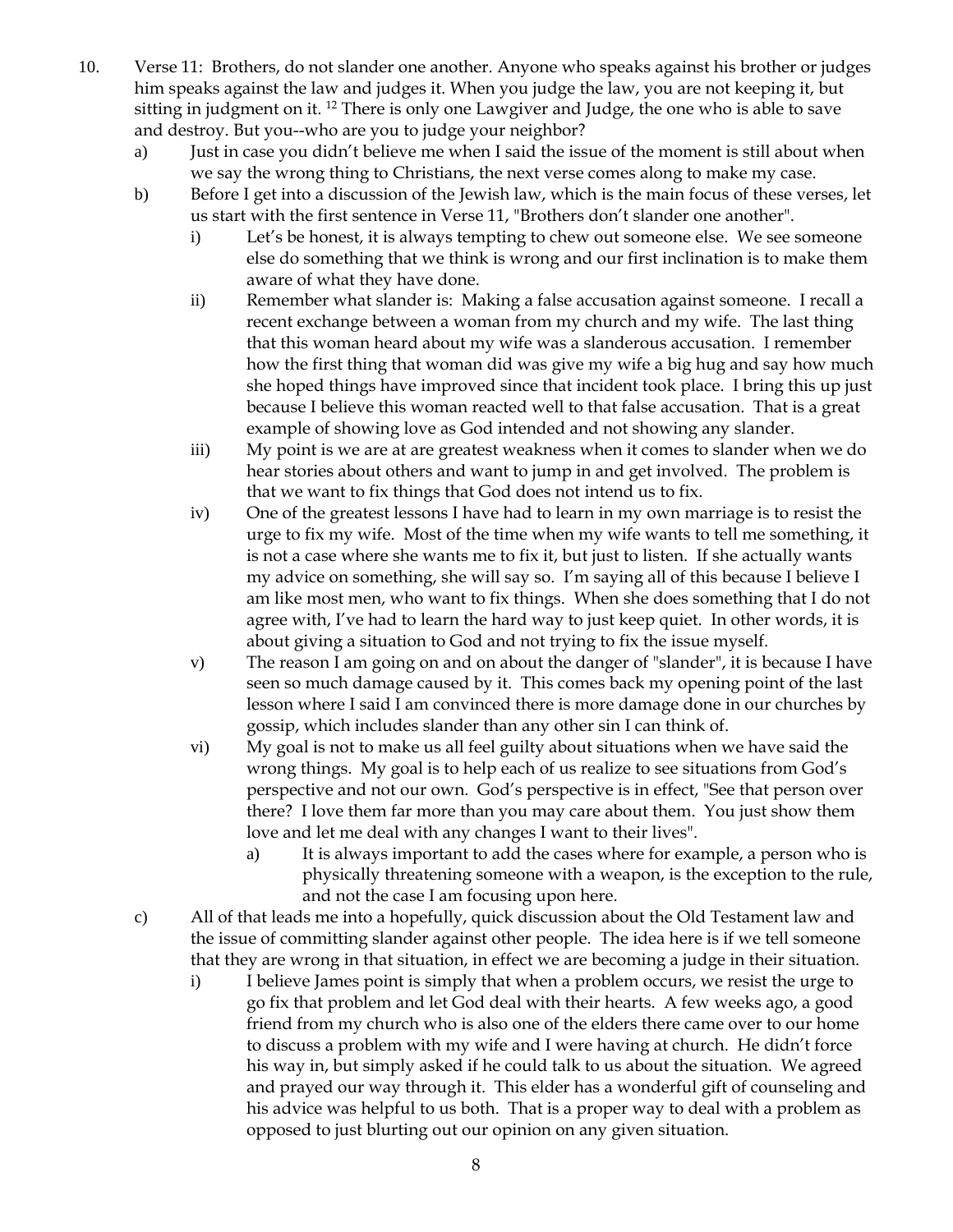- ii) If you can't tell by now, I'm purposely being vague about the specific issue that I was dealing with at church when I wrote this lesson. Hopefully by the time that you read this lesson, the issue will be settled. It is to protect the people that are involved with this situation that I am not slandering anyone or bringing up the specifics of what happened. I'm just saying that when there is a situation where slander or gossip is involved, there is a proper way to deal with that situation.
- d) With that said, let me get back to the issue of "the law" and slander. The point is that we should not get involved in situations that God does not call us to get involved in. When we do witness potential problems we have to resist the urge to fix it or get involved but simply pray for resolution. To state the obvious, violent situations can be an exception.
	- i) It is always a matter of thinking, "Is God big enough to fix this? If He is, then why should I meddle in the situation?"
	- ii) I am convinced that a lot of slander can be avoided and situations work out much better simply when we resist the urge to fix what God does not call us to fix. I've had to learn that the hard way in my own marriage and my own life. This is the classic case where I realized God was right and I was wrong and it is better to let things play out His way and not my way.
- e) The issue comes back to a willingness to be humble before God. That is a willingness to submit ourselves to His will and change our lives based on what is taught in the bible. That is what repenting does mean, to be willing to change our ways to do things God's way and not our own way. That is what James means by the idea of not taking the law into our own hands.
	- i) A good example might be when a vigilante mob forms to take the law into their own hands. I believe that in effect is James' point about God's law. If we believe the Old Testament is the word of God, shouldn't we also believe that God is big enough to do the right thing? If someone steals something, is it our job or God's job to convict them, assuming we are not a policeman working that case?
	- ii) My point is that God is big enough to enforce His laws His way and on His timing and we don't need to take matters into our own hands, and to state the obvious again, assuming we are not the police ourselves.
- f) This leads me to the last line of Verse 12. It says, "Who are you to judge your neighbor?"
	- i) John's loose translation: Who made you God? Remember why James is going on and on about this. The issue is not salvation, but how we should act as Christians. Specifically James is focusing on what we say to people. There is a proper way to deal with justice and that is why we have a court system. When it comes to issues where slander is involved, God does not call on us to fix the situation. He calls on us to pray for others and show love to others, period.
	- ii) As I've beaten to death by now, the issue is about avoiding getting involved in the situations that God never called us to get involved with. That is the issue that my wife and I have been dealing with at church for awhile with other people. There was the issue that caused the potential slander in the first place, and that issue is being dealt with properly and under the authority of the church elders. The issue of the moment is the potential slander and gossip that goes with that issue. That is what James is calling us to avoid. If we want to know more about what happened, the correct answer is to approach the person in a loving way and talk to them, and not judge them without knowing all the facts about any given situation.
- g) Bottom line is we can't fix what God never calls us to fix in the first place. If I have been going on and on about this too much, it is only because I am dealing with the effects of that issue currently in my life. It is another example of how God intertwines the events of our lives with what He wants us to focus upon at any given moment. With that said, both James and myself are ready to put this topic to bed and move on to something else.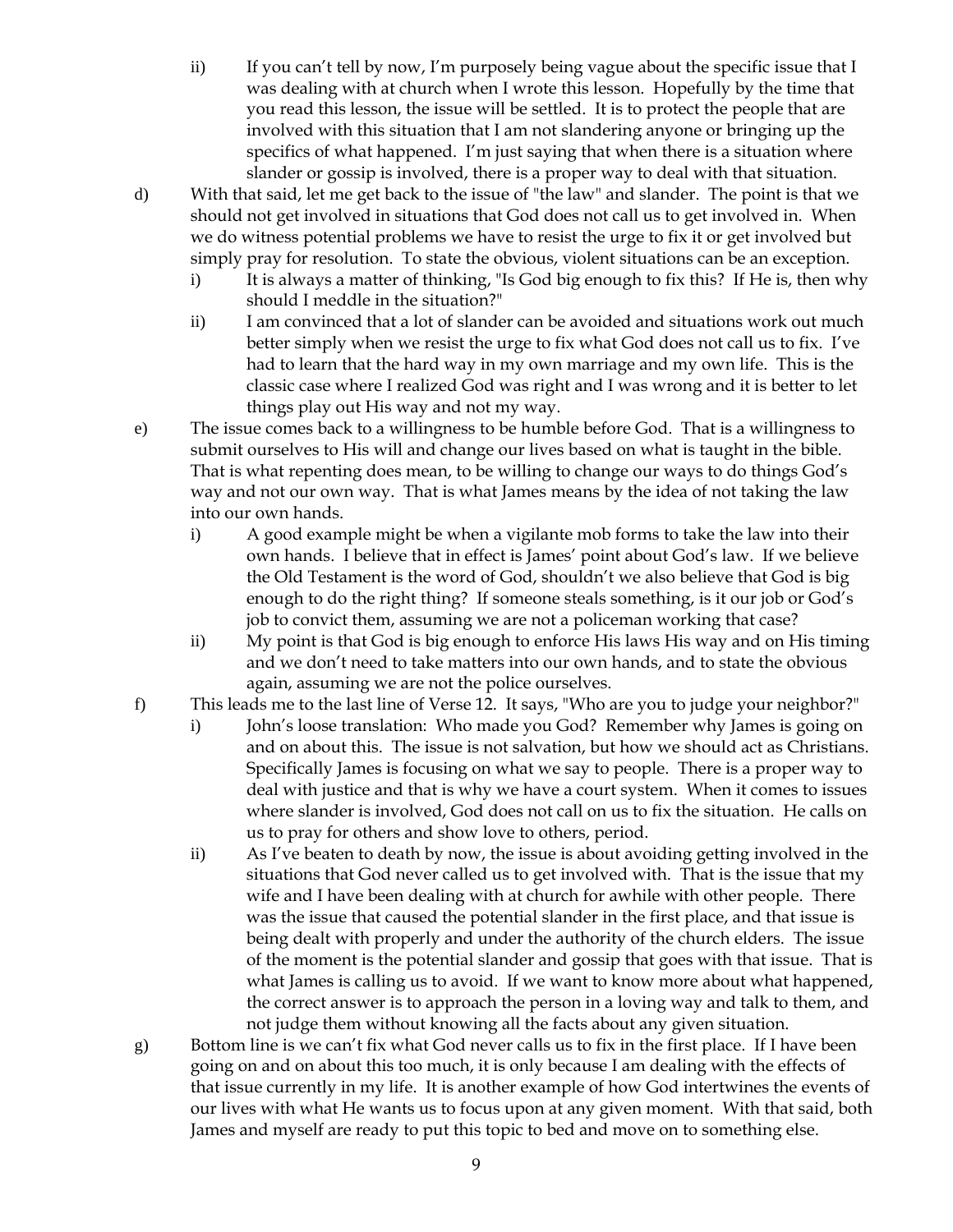- 11. Verse 13: Now listen, you who say, "Today or tomorrow we will go to this or that city, spend a year there, carry on business and make money." <sup>14</sup> Why, you do not even know what will happen tomorrow. What is your life? You are a mist that appears for a little while and then vanishes. <sup>15</sup>Instead, you ought to say, "If it is the Lord's will, we will live and do this or that."
	- a) When most people read or comment about this section, they think the main issue is about how we should or should not make money. That is the example, but not the issue. What James is focusing upon here is about the desire to do God's will. That is why James spent so much time on the issue of gossip and slander, because he understood how much pain is caused by that issue even among Christian believers. God's will is about letting Him be in charge of what we say. That leads to Verse 13. God not only wants to be in charge of what comes out of our mouths, but how we live out our lives in the first place.
	- b) In effect, this whole lesson is about letting God be in charge of our lives and not ourselves. The enter letter of James is often compared to Jesus' Sermon on the Mount (The Gospel of Matthew, Chapters 5-7), where Jesus gives a long speech that says in effect, take this and that aspect of our lives and let God and not us be in charge of that aspect of our life.
		- i) The previous section was all about letting God be in charge of what we say. Now James is switching to the related topic of letting God be in charge of what we do.
	- c) The example that James gives of letting God be in charge, is the common example of how we go about making money. Neither James nor the bible in general is against the idea of going out to earn a living. The issue is always about what is God's will for our lives.
		- i) To focus on the specific example, I believe God calls many of us into the business world not just to support their family but to be a good witness to those we meet in that working environment. Others God calls in the professional ministry.
	- d) So how do we know whether or not to "go into that city and start a business" like James is implying in these verses? All I know is that God does not have a big hook that that pulls me in this direction or that direction. So how do we know what is His will in any given situation?
		- i) Let's start with the obvious: Praying for His will. The next obvious thing to state is whether or not what we want to do is biblically based. Then the obvious thing to ask is it logical? Do I have the resources and the skills to do what I believe God is calling me to do in that situation?
		- ii) With that said, I am convinced that God often leads us best by trial and error. I know of many success stories that included a lot of failures along the way before that person or group succeeded at what they believe God called them to do.
		- iii) Years ago, I heard a wonderful sermon from a man who literally rose to the top of the business world, and then lost it all. He then believed He was called by God to go around not to discuss the business world, but to lead people closer to Jesus. My point is we don't always know why God calls us to do what we can't stand "not doing" as I love to say. When it comes to discerning God's will for my life, it starts with the obvious of praying about it and making sure that what I want to do does not violate any biblical principal, and then I just go forward. If something is not God's will, I find He makes it obvious to me over time.
			- a) It is important to mention that failure at say, a business opportunity as these verses use as an example, does not necessarily mean that what we believe God called us to do, was not his will.
		- iv) Think about Paul's life as a missionary. Many times he was probably yelled at for preaching the Gospel message. His letters and the book of Acts teach he suffered terribly for preaching that message. My point is simply that God does not say that life will be this wonderful all will go smoothly trail if we are doing His will.
			- a) I'm preaching this hopefully to encourage us despite whatever hardships we have to face in doing what we believe God is calling us to do.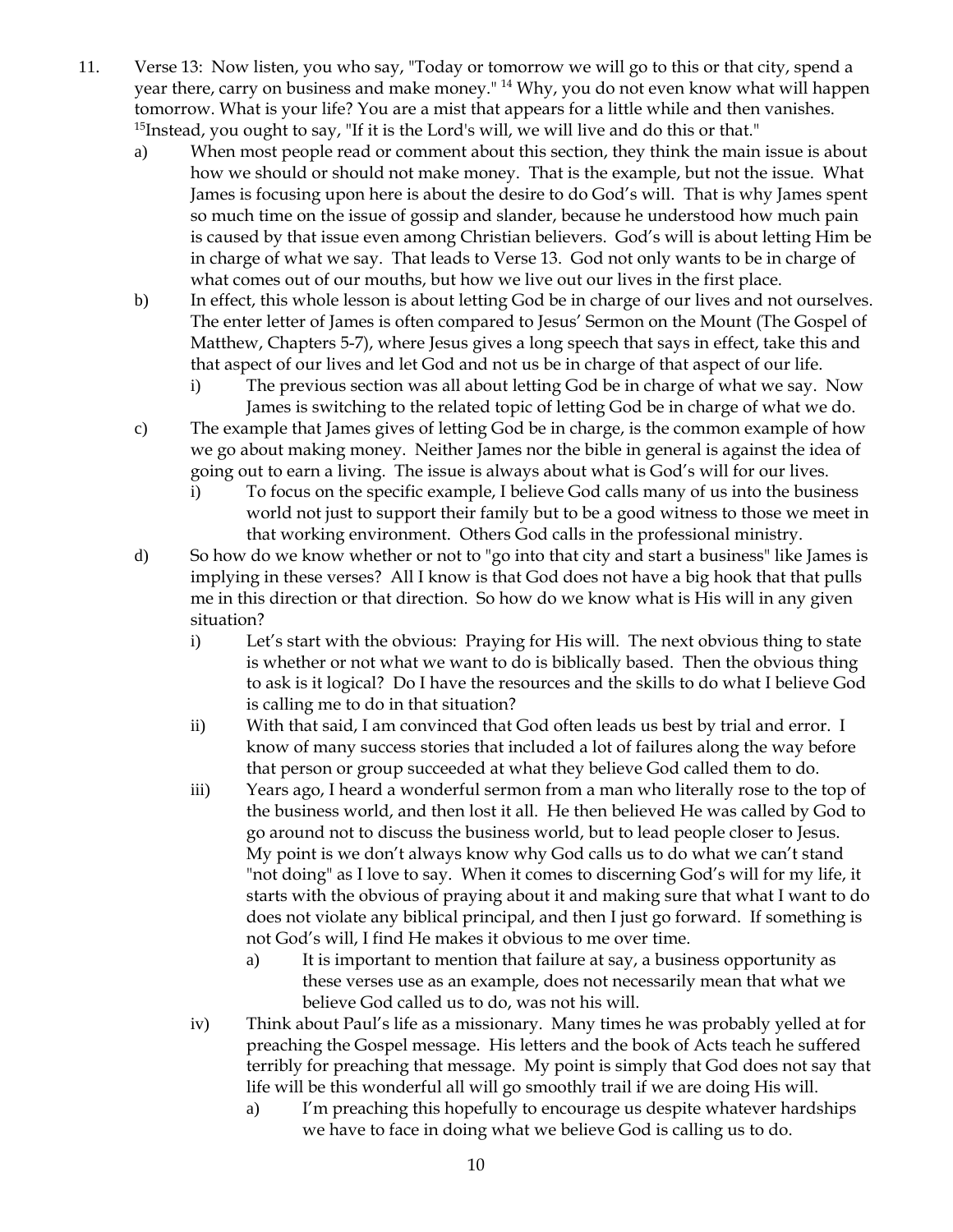- e) Let me sort of bring all of this back home. If we are trying to do God's will and want Him to be in charge of our lives, how do we know if we are doing His will, since we can't tell by saying looking at the state of our business as James's uses in this text?
	- i) There is no standard answer for this question. What may be the right thing for me to do may be the wrong thing for you to do. I am convinced that if we are willing to tell God in effect, "I am Your servant and I want to do Your will", then He will guide us to do His will. My point is one's circumstances are not always the way to tell if we are doing God's will. He never promises life goes smoothly all the time. He just promises that if we seek Him regularly (daily), He does promise to guide us to go through what is His will for our lives.
- f) This leads me to the next point James is making in these verses. Life is short. In Verse 14, James compares our life to a midst. If one notices the breath that come out of our mouths on a cold day, one understands how fast that midst disappears.
	- i) One of my favorite scriptures on this point is Psalm 90:12. That is where Moses, tells us to number our days. One of my favorite bible teachers likes to joke that his interpretation of that verse is "To number our nanoseconds". That is a term used by computer programmers to describe one billionth of a second. The point is our time is the most valuable thing we own. As I like to preach a lot, God wants us to use the most valuable thing we own, our time, in order to make a difference for Him with our lives. That is what Psalm 90:12 and James 4:14 is teaching us.
	- ii) Since our life is short, God desires that we turn our will over to Him and live it the way He desires that we live. That is why James' is lecturing us about what we say and how we spend our time. That is a summary of this lesson. It is not that God is forcing us to live this way, but simply that this is the best way for us to live.
	- iii) With that said, I can move on to the next verse.
- 12. Verse 16: As it is, you boast and brag. All such boasting is evil.
	- a) OK, what is it we are bragging about and how do we stop? To understand, one always has to read a bible verse in context. The previous set of verses was about going into a city and making money. Again, James is not condemning the basic concept making money or working for a living. His condemnation is about bragging about our successes.
		- i) Even during the days of the Roman Empire there were merchants who would go from town to town selling goods for the purpose of making a profit. James' point is that people wrongly thought to look at what I have accomplished as opposed to the idea of what God has accomplished through us. James is not condemning the idea of being a merchant, but just the idea of doing it without seeking His will and then bragging about how much money one made in such a business venture.
	- b) This leads me to the question of can we brag about what God is doing in our lives? My answer is yes, but we have to be careful about it. If our motivation is to just to show how God is using us to make a difference for Him that is boasting. If our goal is to encourage others to use their lives to make a difference for God, that is ok. The point is God cares about our motivation for doing things which is why bragging is condemned here.
- 13. Verse 17: Anyone, then, who knows the good he ought to do and doesn't do it, sins.
	- a) James is bringing up a type of lying called "omission". This is when you state the truth but say it in a deceiving way. A classical biblical example is when Jesus was on trial right before he died. His accusers correctly said that Jesus would destroy the temple and then rebuild it in three days.
	- b) Jesus' accusers did quote Him accurately, but they committed the sin of omission. Jesus was referring to his own body being resurrected in three days time. This had nothing to do with the destruction of the actual temple that stood at that time. All his accusers had to do was ask Jesus about that, and He would have stated the complete truth.